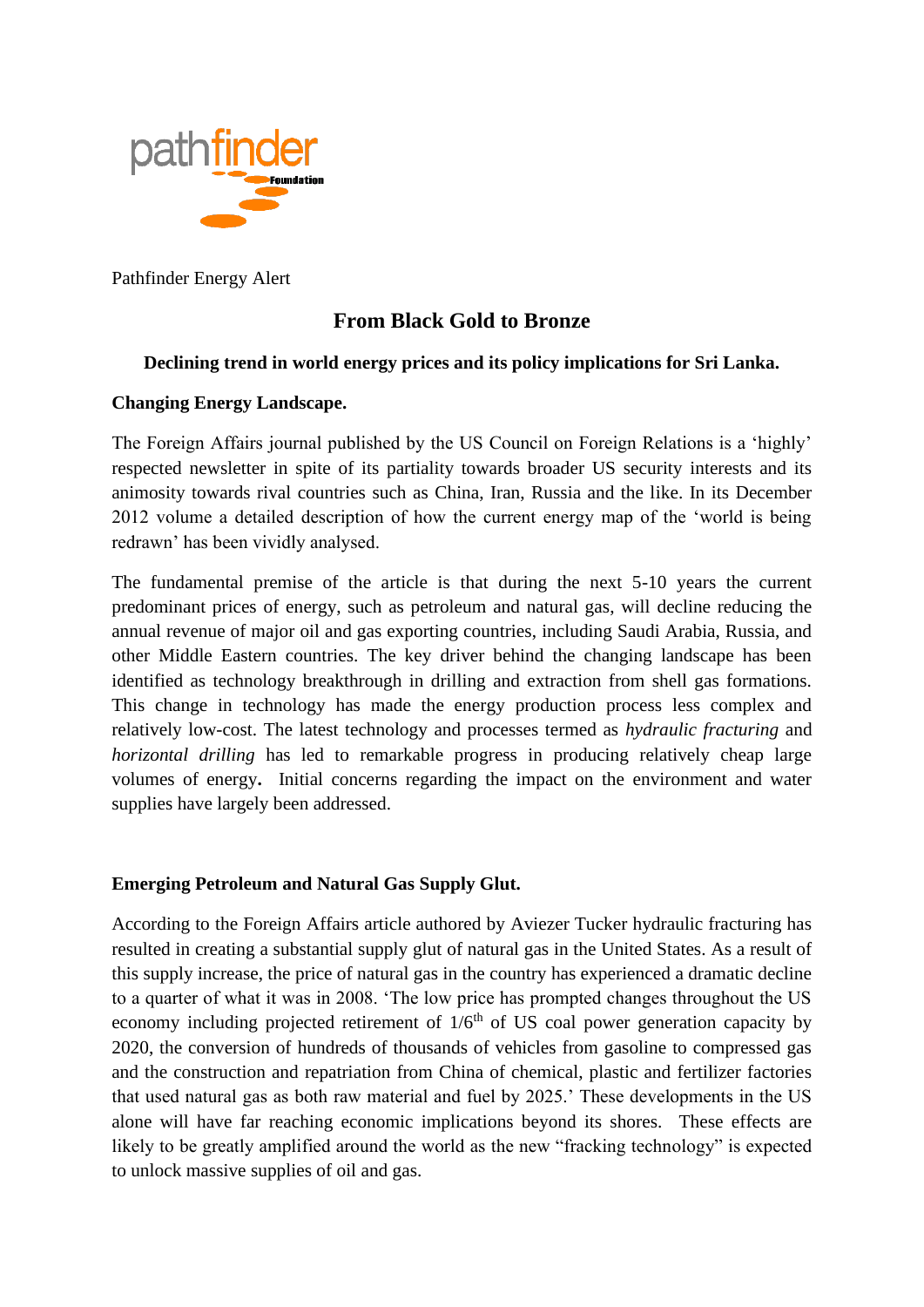The PF wishes to focus in this Economic Alert on the possible impact on broader Middle East and Asia with specific reference to strategic direction of economic policy making in Sri Lanka.

#### **Boost for Asian Economic Power Houses**

It is reported that during the last 9 years US oil imports mainly from the Middle East has reduced from 60% of total consumption to less than 45% today. It could be safely assumed that this trend will continue until US reaches zero level dependence on oil imports. As hydraulic fracturing and horizontal drilling technologies will become widely available to the EU and other major oil importers such as China and India, countries which thus far have played dominating roles in world economics and politics will experience an eroding of their power and influence. This is more so with regards to current energy exporters such as Saudi Arabia, other Middle Eastern countries, and Russia.

In this changing environment the economic beneficiaries in Asia are larger oil and gas importers including China, India and Japan. The reduced cost of importing energy will provide a further boost to these emerging economic giants. This will have a positive impact on highly energy dependent economies such as Sri Lanka.

#### **Sri Lanka's Energy Future**

The anticipated sharp fall in energy prices will have the following implications for Sri Lanka.

- At present Sri Lanka's annual petroleum import bill amounts to Rs. 624,000 million. A 20% - 30% decrease of this expenditure will provide a boost to the balance of payments. (The trajectory of declining energy prices, and hence the extent of foreign exchange savings, will depend on the balance between increased supplies made possible through the new "fracking technology" and increasing demand from large emerging market economies and other developing countries.)
- As against this, lower levels of economic activity in the Middle Eastern oil-exporting countries are likely to have a negative impact on foreign remittances earned by Sri Lanka.
- Lower energy prices will eliminate the need for energy subsidies. This will provide a boost to fiscal consolidation.
- Lower energy prices will have a positive impact on the cost of living by reducing prices pressures across the economy.
- This will also enhance the competitiveness of the economy. Though other countries will also benefit similarly, Sri Lanka is likely to enjoy a greater advantage as its energy costs are relatively high by international standards.